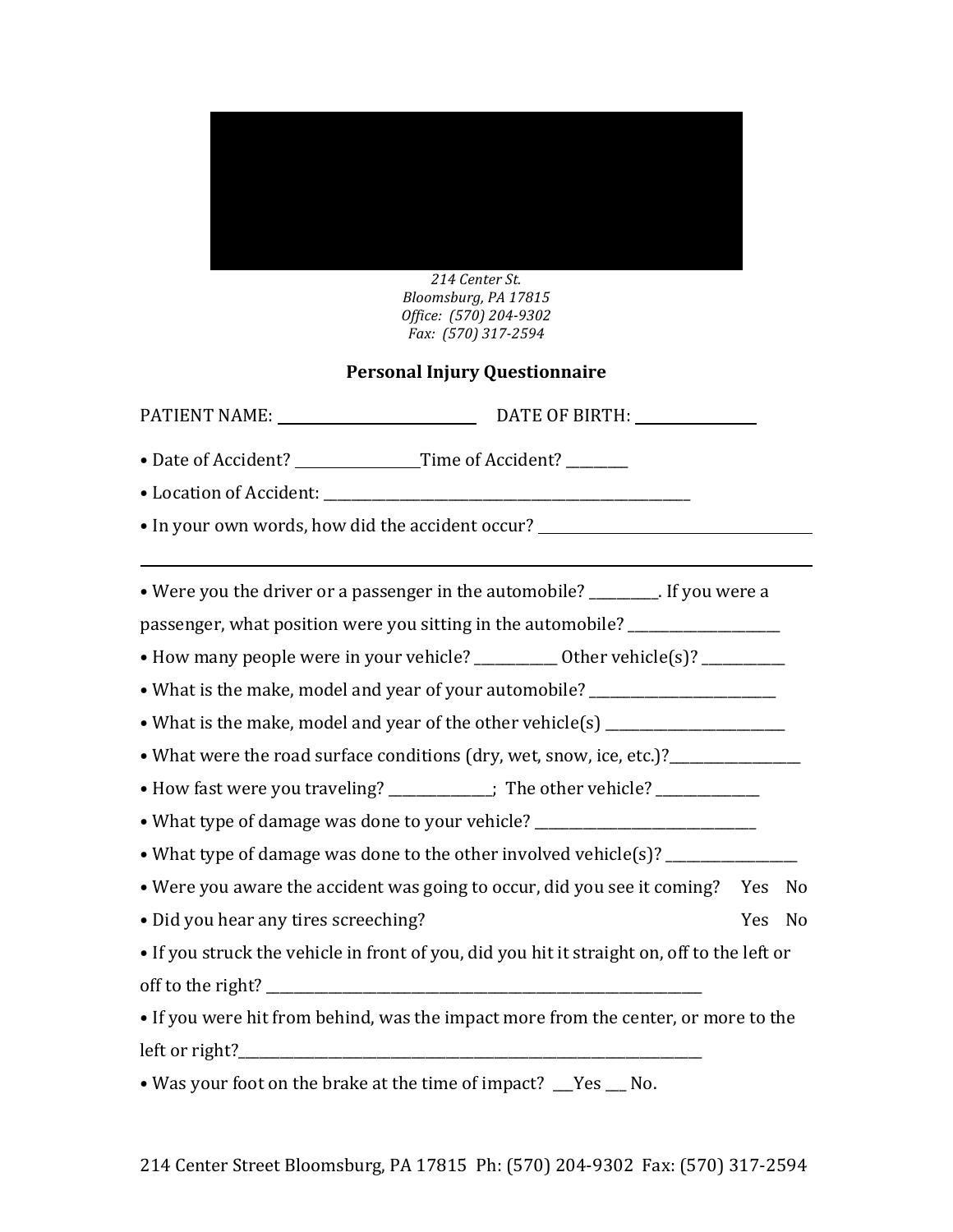If yes, did your car move forward after impact? Yes  $\blacksquare$  No

• Where did your vehicle end up after the accident? (i.e. did not move, moved slightly, ended in a ditch, etc.)  $\qquad \qquad$ 

• Where did the other involved automobile(s) end up after the accident?

\_\_\_\_\_\_\_\_\_\_\_\_\_\_\_\_\_\_\_\_\_\_\_\_\_\_\_\_\_\_\_\_\_\_\_\_\_\_\_\_\_\_\_\_\_\_\_\_\_\_\_\_\_\_\_\_\_\_\_\_\_\_\_\_\_\_\_\_\_\_\_\_\$

\_\_\_\_\_\_\_\_\_\_\_\_\_\_\_\_\_\_\_\_\_\_\_\_\_\_\_\_\_\_\_\_\_\_\_\_\_\_\_\_\_\_\_\_\_\_\_\_\_\_\_\_\_\_\_\_\_\_\_\_\_\_\_\_\_\_\_\_\_\_\_\_\$

• Did anything in the vehicle strike you? \_\_Yes \_\_ No. If yes, what and where?

• What was the position of your head (looking/turned to the left/right, looking straight ahead, looking in the rearview mirror etc.)?

• What was the position of your hands on the steering wheel at the time of the accident? (i.e.  $10 & 2 \text{ o'clock}$ )

•\$What\$was\$the\$position\$of\$your\$legs/feet?\$\_\_\_\_\_\_\_\_\_\_\_\_\_\_\_\_\_\_\_\_\_\_\_\_\_\_\_\_\_\_\_\_\_\_\_\_\_\_\_\$

• Were you sitting straight up? \_\_Yes \_\_ No. If you weren't, were you leaning to the side (Right or Left), slumped in your chair, etc.?

• What was the distance from the back of your head to the headrest? (\_\_\_\_ inches)?

• What was the height of your headrest?  $\_$ 

• Were you wearing the appropriate seat restraints?  $\Gamma$  Yes  $\Gamma$  No. Were you wearing: shoulder restraints, lap restraints or both?\_\_\_\_\_\_\_\_\_\_\_\_\_\_\_\_\_\_\_\_\_\_\_\_\_\_\_

- If you were wearing eyeglasses/sunglasses, did they remain on your face? Thes
- No. Did you have to readjust your glasses after impact? Yes No.

• Were you wearing any accessories on your head? \_\_Yes \_\_ No. Were the

accessories still on your head after the accident?  $R$  Yes  $R$  No.

What\$accessories\$are\$you\$referring\$to?\$\_\_\_\_\_\_\_\_\_\_\_\_\_\_\_\_\_\_\_\_\_\_\_\_\_\_\_\_\_\_\_\_\_\_\_\_\_\_\_\_\_\_\_

• Do you have any pictures of your vehicle following the accident? Thes No

• Do you remember your head being whipped back and forth?  $Yes$   $No$ 

If yes, which direction was your head whipped?

- Did your head strike anything in the vehicle? Figures Less, what?
- Were your airbags released? Yes No
- Did you have to be extricated out of the vehicle? Figs Ro.

Were you able to get out of the car on your own? Yes  $\overline{N}$  No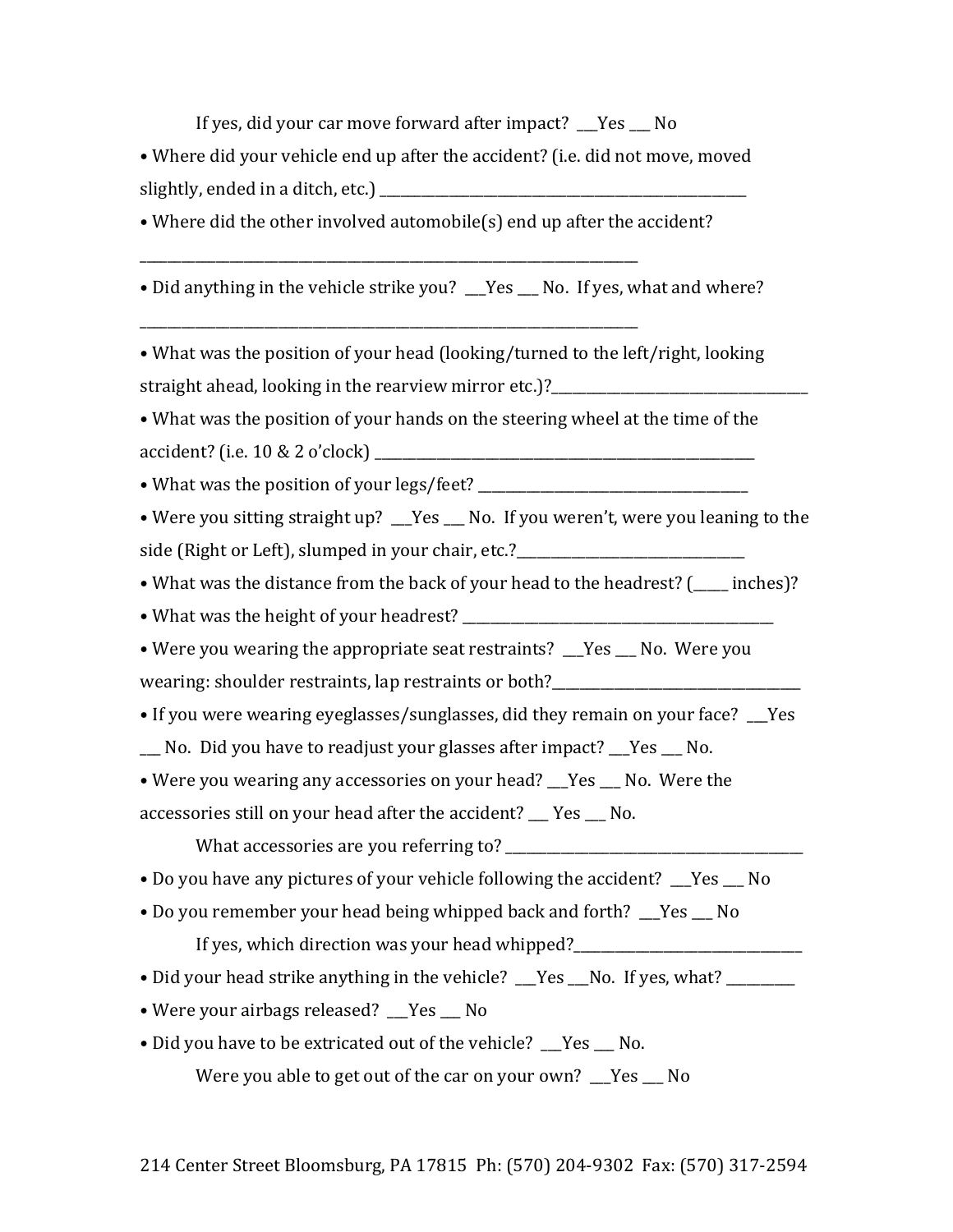• Were you taken from the accident via ambulance? Yes No.

\_\_\_\_\_\_\_\_\_\_\_\_\_\_\_\_\_\_\_\_\_\_\_\_\_\_\_\_\_\_\_\_\_\_\_\_\_\_\_\_\_\_\_\_\_\_\_\_\_\_\_\_\_\_\_\_\_\_\_\_\_\_\_\_\_\_\_\_\_\_\_\_

Were you examined and/or treated by an emergency medical crew at the site of the accident? \_\_Yes \_\_ No

If you went to the hospital, whether via ambulance or on your own, where were you taken?

• Have you been examined/treated by any other health care providers? Yes No. If yes, please tell us who?/when?/where?/how often?/etc.

• Have you been prescribed any medications for conditions sustained in this motor vehicle accident? Yes or No. If yes, what have you been prescribed?

\_\_\_\_\_\_\_\_\_\_\_\_\_\_\_\_\_\_\_\_\_\_\_\_\_\_\_\_\_\_\_\_\_\_\_\_\_\_\_\_\_\_\_\_\_\_\_\_\_\_\_\_\_\_\_\_\_\_\_\_\_\_\_\_\_\_\_\_\_\_\_\_\_\_\_\_\_\_\_\_\_\_\_\_\_\_\_\_\_\_\_\_\_\$\$

• Have you had any special studies (x-rays, CAT scans, MRI's, etc.) performed for this accident? Yes or No. If yes, what?

\_\_\_\_\_\_\_\_\_\_\_\_\_\_\_\_\_\_\_\_\_\_\_\_\_\_\_\_\_\_\_\_\_\_\_\_\_\_\_\_\_\_\_\_\_\_\_\_\_\_\_\_\_\_\_\_\_\_\_\_\_\_\_\_\_\_\_\_\_\_\_\_\_\_\_\_\_\_\_\_\_\_\_\_\_\_\_\_\_\_\_\_\_\_\_\_\_\$\$

• Did you have any visible injuries immediately after the accident? Yes or No. If yes, what?

Do you have any pictures of the visible injuries?  $\gamma$ es  $\gamma$ No.

If this is more than 3 days after the accident, have you noticed any bruising on your body? \_Yes or \_No. If yes, where?\_\_\_\_\_\_\_\_

• Have you ever been involved in a motor vehicle accident in the past? If yes, what date? \_\_\_\_\_\_\_\_\_ Nature of the accident \_\_\_\_\_\_\_\_\_\_

• Do you remember everything from the time of the impact until after the impact?

 $\_\,$ Yes  $\_\,$  No.  $\,$  Did you lose consciousness as a result of the accident?  $\_\,$  Yes  $\_\,$  No.  $\,$ 

• Have you noticed any visual disturbances as a result of the accident?  $Yes$  No. Have you had any ringing of the ears?  $\angle$  Yes  $\angle$  No. Anything else?

• Were you nauseated as a result of the accident?  $Yes$  No. Did you vomit within the first 24 hours following the accident Yes No. Were you dizzy? Yes No.

• Are you experiencing any jaw pain? \_Yes \_ No. Right / Left / Bilateral.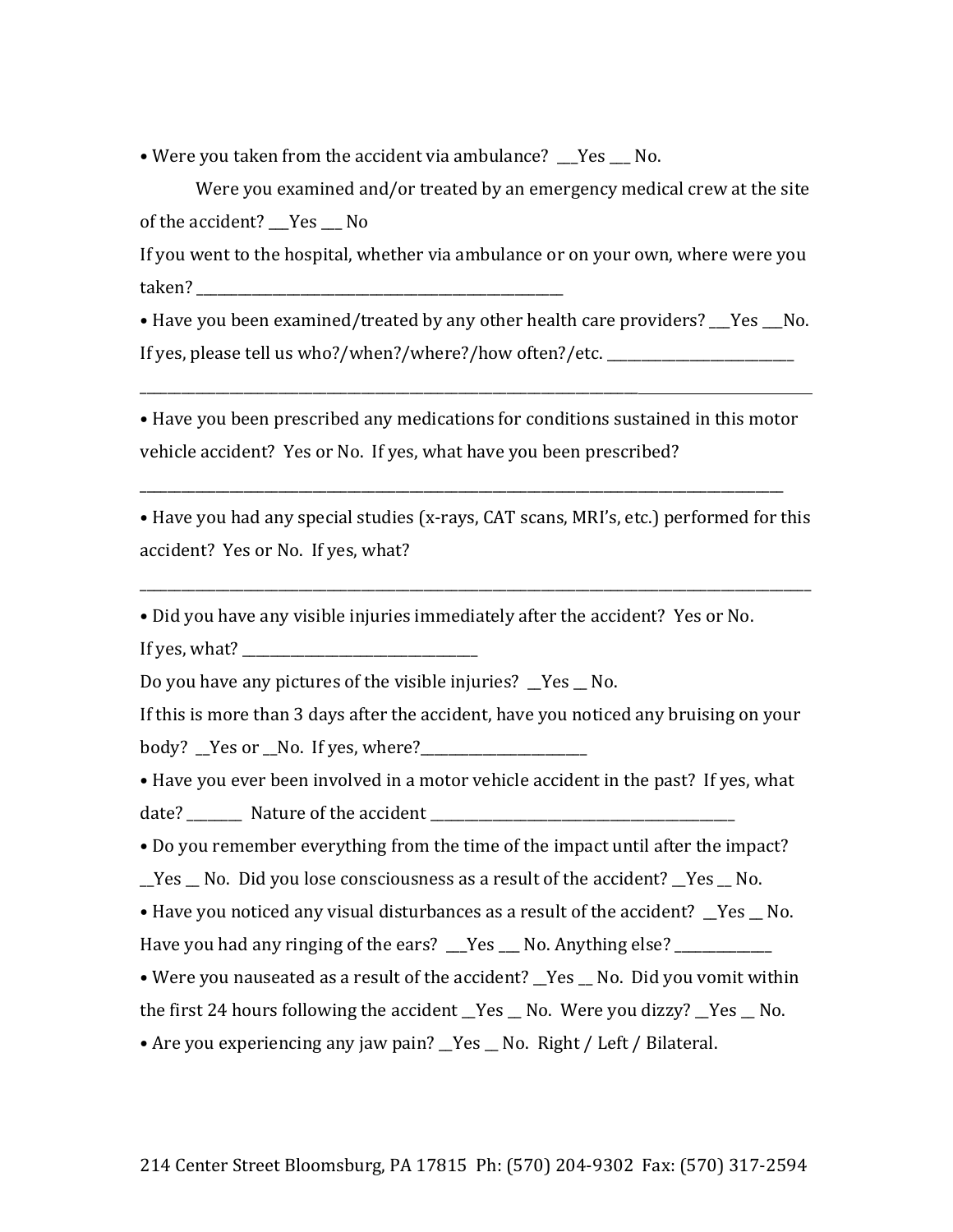• What symptoms do you have as a result of the accident (i.e. neck/back pain, arm/leg pain, headaches, extremity complaints, etc.?

Describe your pain i.e. burning, sharp dull,

etc.

Do you have any radiating arm or leg pain? Yes No.

• Are your symptoms? \_Getting Worse \_Staying the same \_Getting Better

• Does anything make your pain better or worse?

Describe:

• Is your pain worse with coughing, sneezing or going to the bathroom? Yes No.

• Have there been any changes in bowel/bladder function since the accident?

 $Yes$  No.

• Are you having any problems with memory or concentration as a result of your motor vehicle accident? Yes No. Describe:

• Did you hear anything pop, snap or tear during or after the accident? \_Yes \_ No.

• What is your current pain level (0-10 scale), with 0 being no pain and 10 being the worst pain that you could ever imagine? /10 When you feel the best, what is your pain level? 10 When you feel the worst, what is your pain level? 10.

• Are your current symptoms with you 25%, 50%, 75% or 100% of the time... Mark down which symptoms are with you via those percentages?

 $100\%$  $75\%$ 

| 50%            |  |  |
|----------------|--|--|
| 25%<br>_______ |  |  |